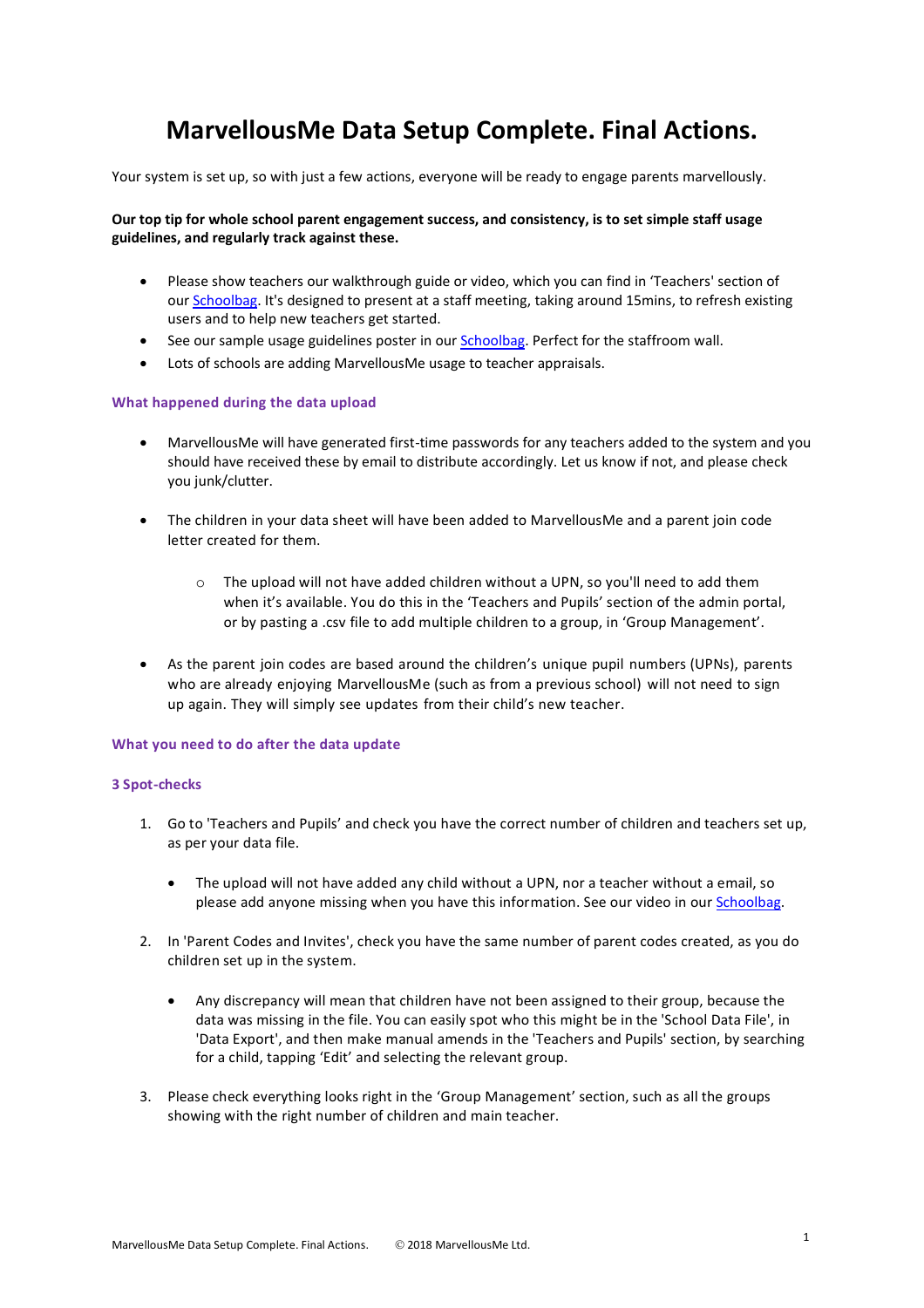• The new year upload will only assign the main teacher to a group, so you'll need to assign other teachers to their relevant groups in the 'Teachers and Pupils' section, or 'Group Management' section, as per the actions below.

#### **Mandatory tasks**

Once you are happy with your core setup, there are 3 important tasks to do:

- 1. You will have received an email with the **passwords for the teachers** added to MarvellousMe. **Please hand these out, as they will not receive them directly.**
- 2. Please **assign all the other teachers (non-lead teachers, SLT, TAs etc.) to their respective groups, or 'All Classes' for those staff members who may wish to message multiple classes or the whole school at once.** To do this:
	- 1. Go to **Teachers and Pupils**.
	- 2. Tap 'Edit' next to each teacher's name.
	- 3. Tap the 'Groups' tab.
	- 4. Tick the Groups you want them to be able to use MarvellousMe with. Remember that anyone with 'All class' access can easily message all parents, so **please be vigilant** with this. 'All class' access is normally a privilege for SLT, SENCO, specialists or the Office.
- 3. **Print the parent join code letters for all parent**. To do this:
	- 1. Go to **Parent Codes and Invites**
	- 2. Tap 'All Parents' in the first filter.
	- 3. Choose one Group at a time in the third filter.
	- 4. Print the letters, one Group at a time.
	- 5. Give the letters to teachers. Remind them to give them to the right children.

**Please remember to print reminder letters as often as you can**, until you feel that you have your maximum number of the parents joined up. As a benchmark, most schools see more than 85% of parents engaged.

To print reminder letters, follow the steps above.

#### **Optional tasks**

#### **Adding priority School Badges**

You can add priority badges to your teachers' MarvellousMe app, to focus praise and celebration on the rewards, values and achievements that matter most to your school, and to ignite home reinforcement.

Please tap **School Badges** in the admin portal. Here you can create and edit your own badges, including adding custom designs. Plus, there's a link to your School Badge Scorecard, showing you which children, classes and Houses have been awarded the priority badges, and how many.

See our custom image template slide in ou[r Schoolbag](http://www.marvellousme.com/schoolbag) to help size any custom image perfectly.

#### **Adding priority School Activities**

You can add priority learning activities to your teachers' MarvellousMe app, to focus parent communication on the learning subjects that matter most to your school, and to ignite greater home support.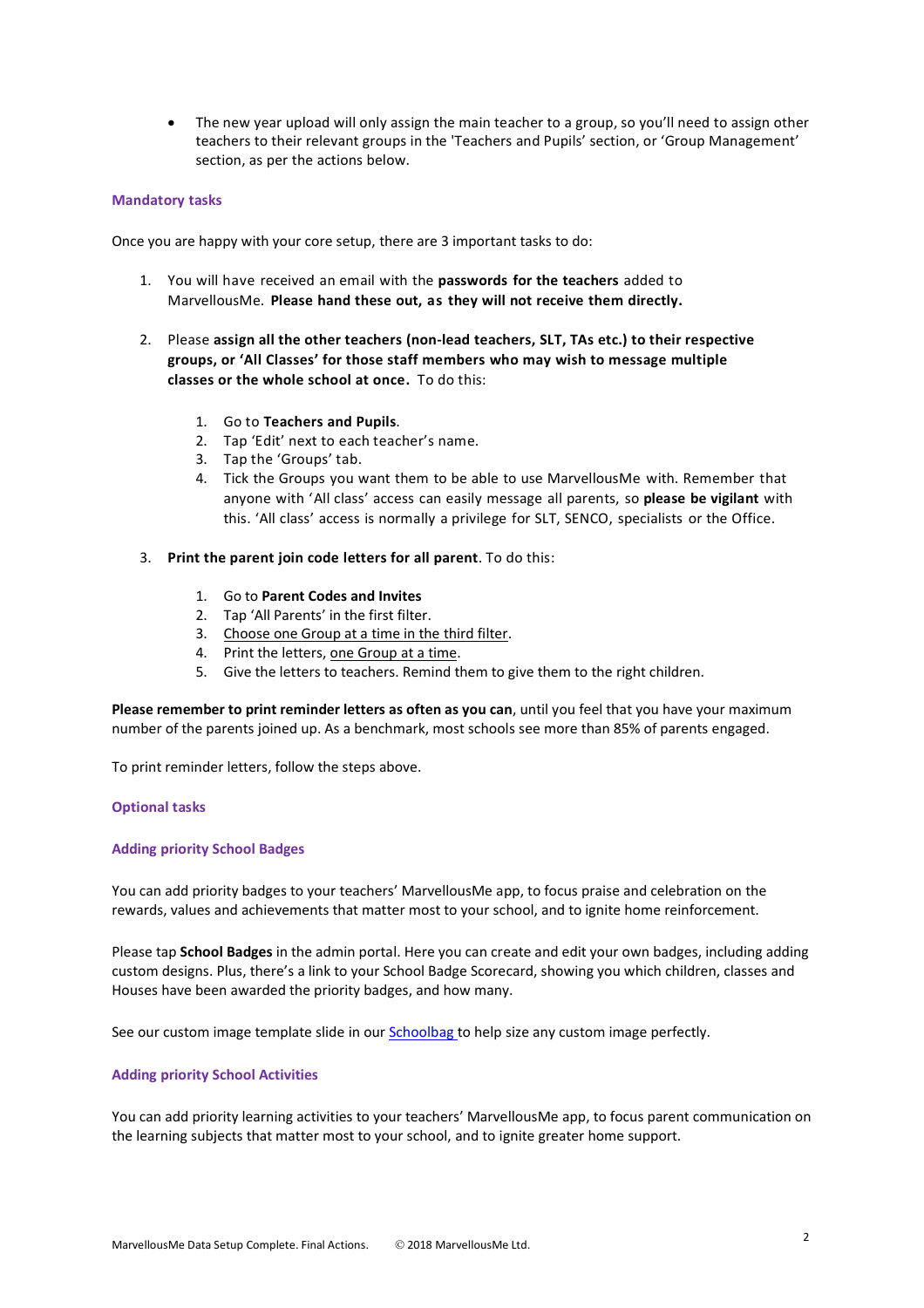Tap **School Activities** in the admin portal. Here you can create and edit your priority learning areas. Plus, there's a link to your School Activity Scorecard, showing how often teachers have shared relevant news home.

#### **Adding Quick Links to your parent's MarvellousMe app**

Tap **Quick Links** in the admin portal to add (or edit) the web links in your parent's MarvellousMe app, such as to your homepage, term dates, learning resources, payment gateway, holiday clubs, or other useful links.

Parents just tap an icon in their app to visit your chosen page.

#### **Adding custom groups and filters**

You can add custom groups to MarvellousMe, such as 'Educational Visits', 'Sets', sports teams etc., along with advanced reporting filters, like Houses, and SEN and Pupil Premium children.

Tap **Group Management** in the admin portal, and follow the guides. Here you can also manage which teachers and children are part of each group, and easily swap people between groups whenever you want.

#### **Adding Year names, for reporting**

In **Group Management**, you will see that the groups uploaded have a Year Name of 'TBD'.

If you want to see MarvellousMe statistics (in the **Insights** section) by Year, please edit the Year Name for each class by tapping 'Edit' next to each group. Choose the Year, or 'Mixed', and tap 'Save'.

## **MarvellousMe Setup Checklist.**

 $\Box$  Carry out the 3 spot-checks.

- $\Box$  Add children who were missing their UPN in your data file, when it's available. Do this in the 'Teachers and Pupils' section of the admin portal, or by pasting a .csv file to add multiple children to a group, in 'Group Management'.
- $\Box$  Assign all teachers, TAs, SLT etc. to their relevant groups or 'All classes'.
- $\Box$  Hand out the login passwords to teachers, and send them our walkthrough guide, which you can find in the Teachers section a[t www.marvellousme.com/schoolbag](http://www.marvellousme.com/schoolbag)
- $\Box$  Print the parent join code letters for all parents, or just those who have not joined yet.
- $\Box$  Set up your School Badges and School Activities. Be sure to tap the 'Save' button after any changes.
- $\Box$  Add your 'Quick Links' to your parents' MarvellousMe app.
- $\Box$  Add custom groups and filters as needed.
- $\Box$  Edit the 'Year' names if you wish to report by 'Year'. Do this in 'Group Management'.